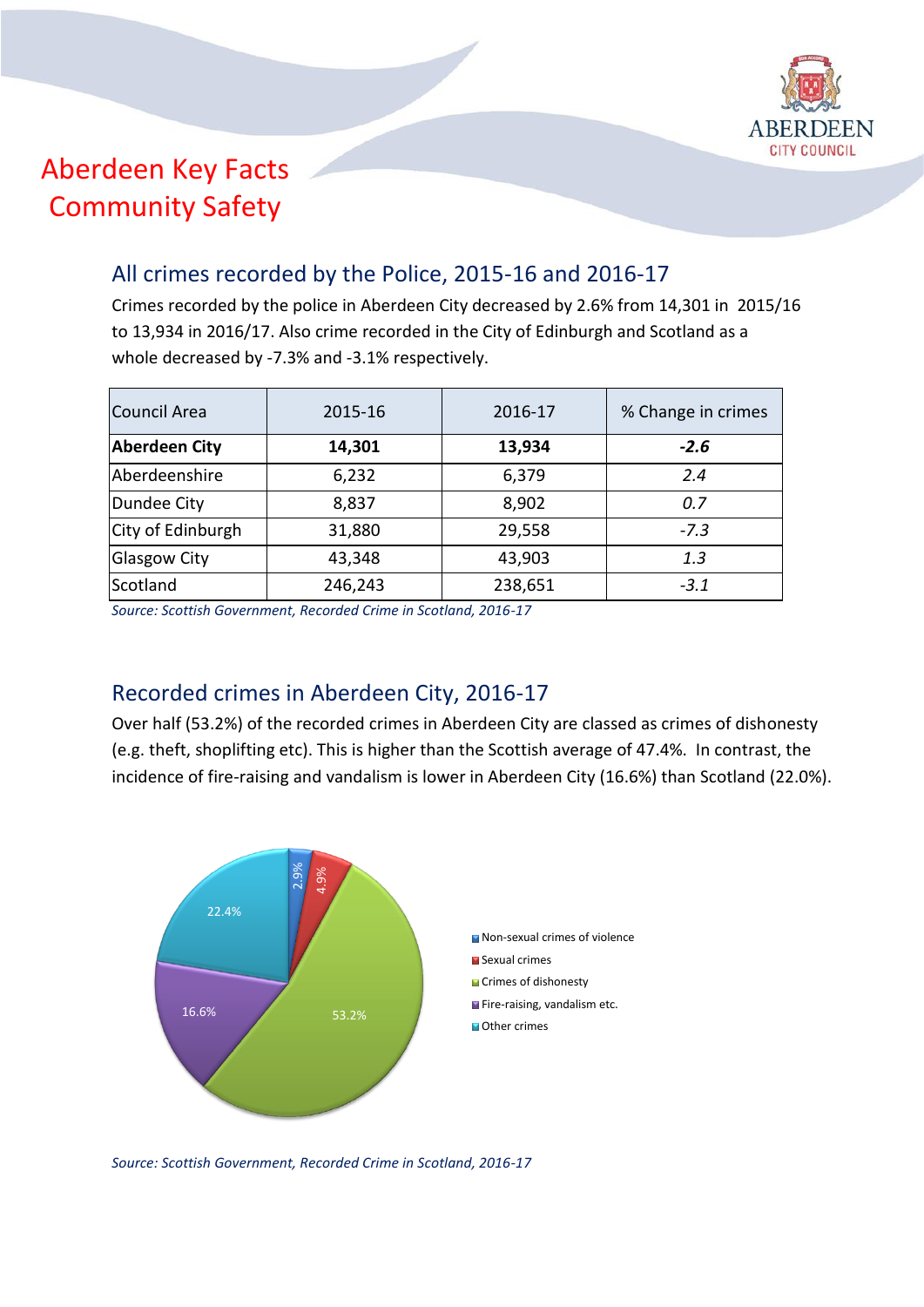## Crimes recorded per 10,000 population\*, 2016-17

| Council Area         | Non-sexual<br>crimes of<br>violence | Sexual<br>crimes | Crimes of<br>dishonesty | Fire-raising<br>vandalism,<br>etc | Other<br>crimes | Total<br>crimes |
|----------------------|-------------------------------------|------------------|-------------------------|-----------------------------------|-----------------|-----------------|
| <b>Aberdeen City</b> | 17                                  | 30               | 323                     | 101                               | 136             | 607             |
| Aberdeenshire        | 8                                   | 17               | 110                     | 52                                | 56              | 243             |
| Dundee City          | 18                                  | 35               | 296                     | 129                               | 122             | 600             |
| City of Edinburgh    | 15                                  | 19               | 357                     | 112                               | 79              | 582             |
| <b>Glasgow City</b>  | 25                                  | 27               | 346                     | 133                               | 183             | 714             |
| Scotland             | 13                                  | 20               | 209                     | 97                                | 102             | 441             |

*Source: Scottish Government, Recorded Crime in Scotland, 2016-17*

\*Population estimates are as of mid-year 2016 from the National Records of Scotland

#### Incidents of domestic abuse recorded by the police, 2014/15 to 2016/17

Incidents of domestic abuse recorded by the police in Aberdeen City decreased from 2,570 in 2015/16 to 2,522 in 2016/17 - a drop of 1.9%.

| Council Area         | 2014/15 | 2015/16 | 2016/17 |
|----------------------|---------|---------|---------|
| <b>Aberdeen City</b> | 3,088   | 2,570   | 2,522   |
| Aberdeenshire        | 1,408   | 1,330   | 1,463   |
| Dundee City          | 2,525   | 2,365   | 2,266   |
| City of Edinburgh    | 5,730   | 5,541   | 5,445   |
| <b>Glasgow City</b>  | 8,974   | 8,596   | 8,888   |
| Scotland             | 59,882  | 58,104  | 58,810  |

*Source: Scottish Government: Domestic abuse recorded by the Police in Scotland, 2016-17*